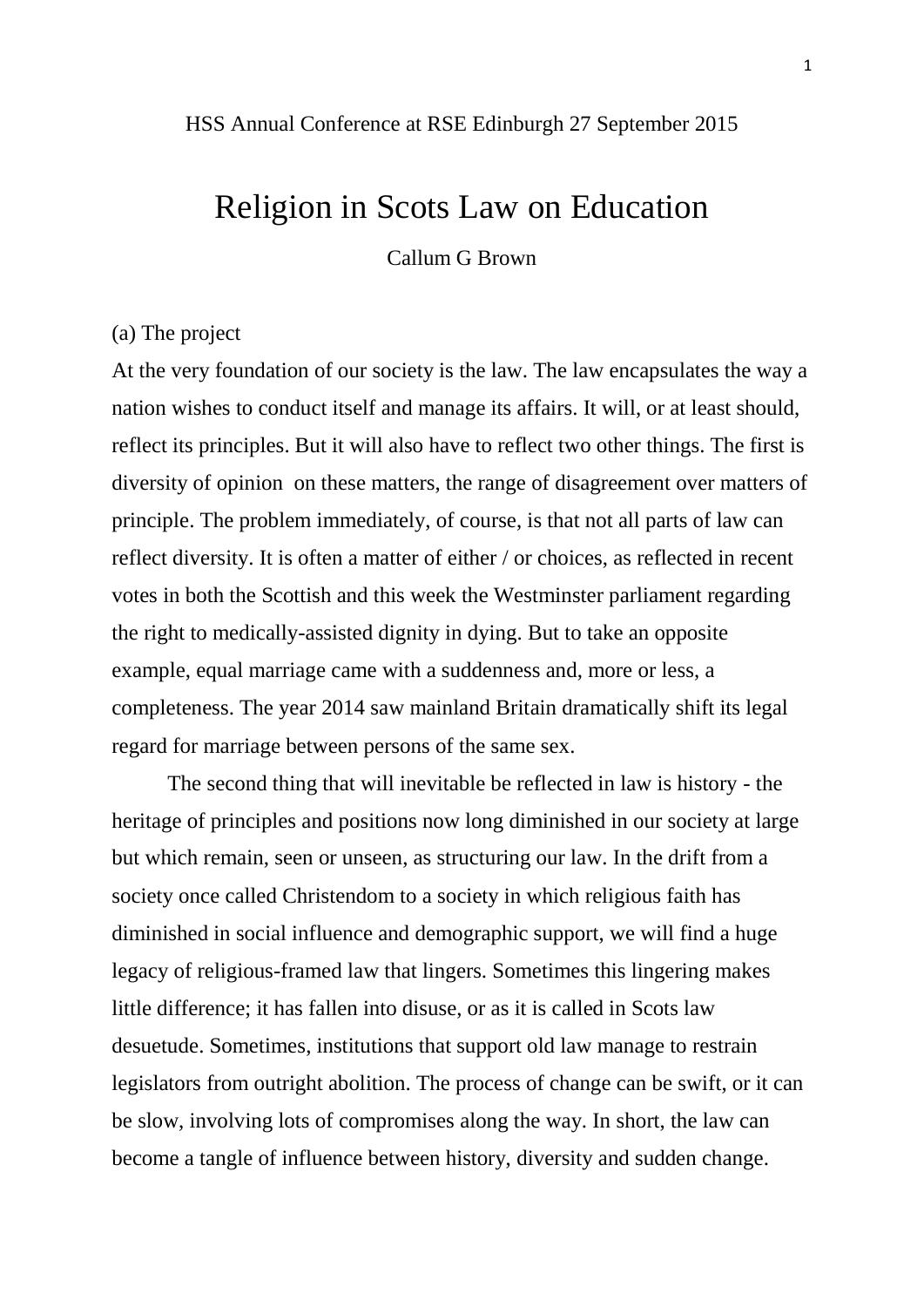Just over a year ago, your Society charged myself and my collaborator, Professor Jane Mair, to conduct an audit of Scots Law to ascertain the nature of the intrusion of religious influence. We were to conduct a sweep of parliamentary legislation, of both Westminster and Holyrood. Such surveys used to appear as guides to church and the law, usually dealing with the Church of Scotland in its guise as the Established pr state church of Scotland. But no wider survey had been conducted recently. HSS contacted Jane Mair and myself to undertake this, and with the Society's funding, we employed a skilled history of Scots law, Dr Thomas Green, to work full time for 10 months in trawling the legal data bases. What we have not had time to do is to follow the intricate and complex highways and byways of case law, nor local byelaws, nor regulations or guidelines issued by government departments. We focussed on legislation only, that which remains in force. Much of the legislation is twentieth or twenty-first century, but a lot dated back to the sixteenth century. Yes, we have some very old legislation still in force.

What we will produce with the next 6 weeks is a complete report. The provisional structure is in 9 chapters:

Chapter 1 is an introduction, in which we discuss where one might find religion in law, the historical origins of religion in Scots law, the impact of secularisation, and what we have done in the project.

Chapter 2 is on the Church of Scotland and how it features in Scots Law. A lot of this is historical stretching from before the Reformation until key changes in between 1921 and 1931. What happened in that decade is much disputed: Did it disestablish the Church of Scotland? Did it re-create the church of Scotland as a 'nation' rather than established church? Or did it leave the essential establishment status of the church unchanged? This is a topic I have been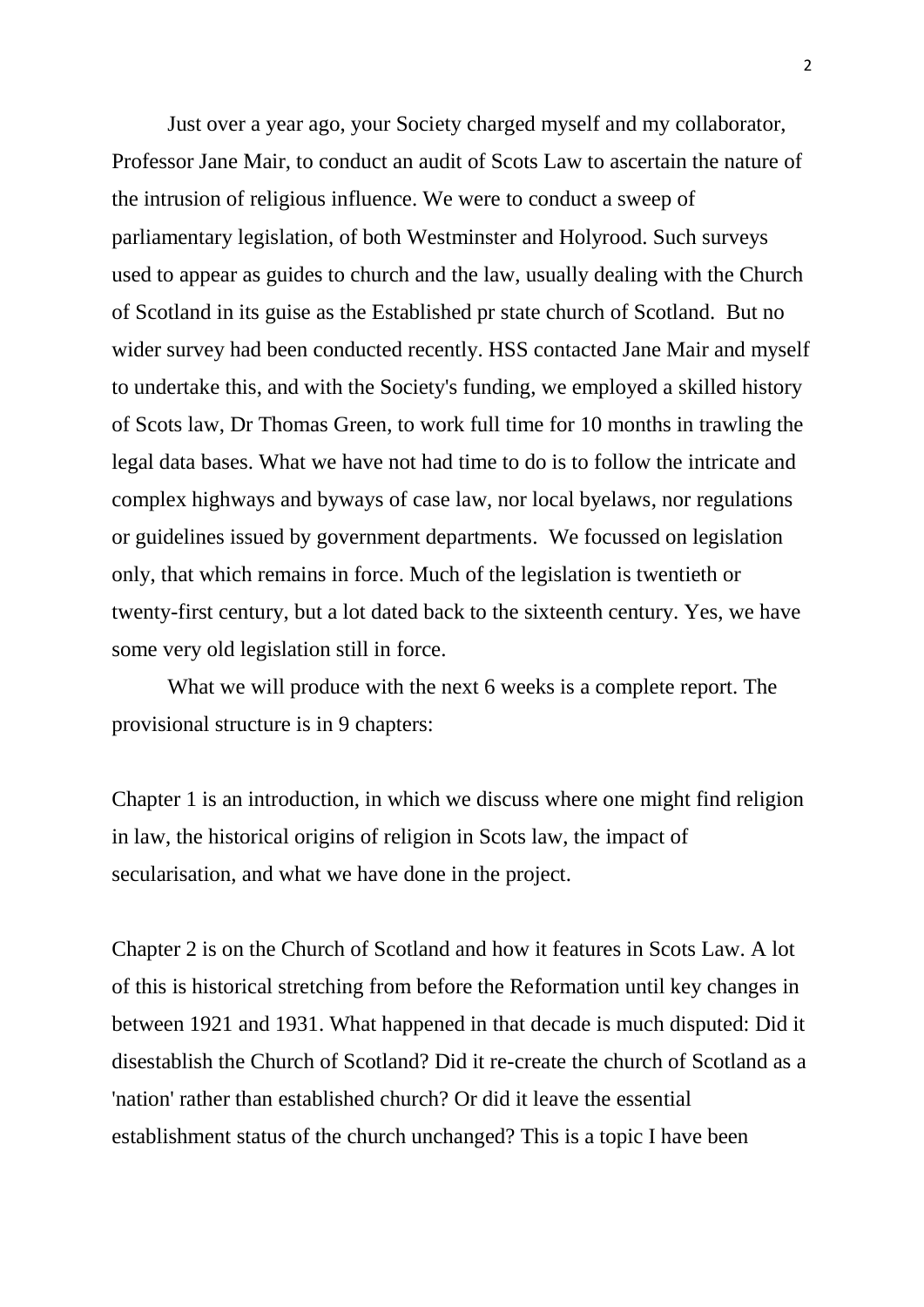researching and writing upon for many years, and we examine the legislation and the arguments in some depth, and come to some complex conclusions.

Chapter 3 is on Marriage and the Family, an area where there has on the one hand been enormous change in law, abut where on the other hand presumptions about the nature of marriage, and the values embedded in the institution, are often regarded in law as being unchanged and b perhaps by some as unchangeable. Jane Mair is Scotland's expert on this area of law, and she has taken the lead in writing this chapter.

Chapter 4 is on Education, where the writing has been led by Thomas Green with additional work by me. I will come to this in detail shortly.

Chapter 5 is on Employment and Equality, a second area of expertise for Jane Mair. In this, we focus to a great extent on relatively recent changes to the law, much of it promulgated in the context of changing European as much as British or Scottish impulses. Indeed, one of the stories to come of this is the standardisation of rights issues across UK and Europe. But part of the story also is the way there are exceptions to the equality legislation, and many of those exceptions are to do with religion.

Chapter 6 is on the Sabbath, an institution which once defined the Scottish week, and not that long ago. It is now a shadow of what it once was, but there are some areas in which the Sabbath still has resonance in Scots law.

Chapter 7 looks at Blasphemy looks at religious hate speech, the later a longstanding area of European law, the latter a little newer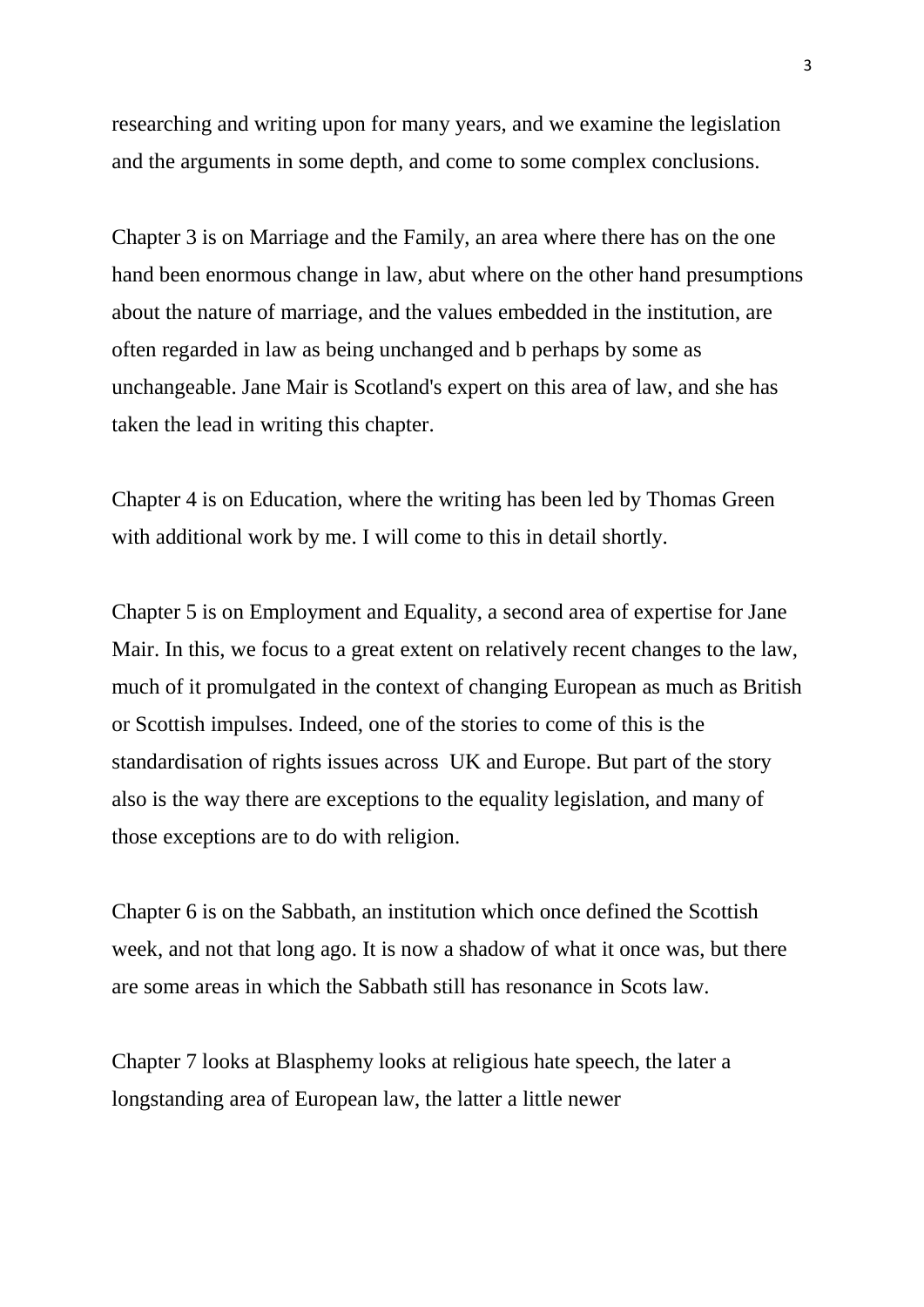Chapter 8 is a what we are describing as a General Audit, in which we provide a review of miscellaneous areas of law in which religion intrudes, ranging through areas such as the payment of taxes by ministers of religion.

And finally, chapter 9 is a Conclusion, in which we look at the current state of religion in Scots and make commentary on the direction of change in regard to religion in Scots law.

The whole document is quite substantial, probably in excess of 80,000 words. We are producing a Summary Report that will be available separately, and both the Summary and Full Report will be available online on the HSS and University of Glasgow websites as pdfs to be downloaded.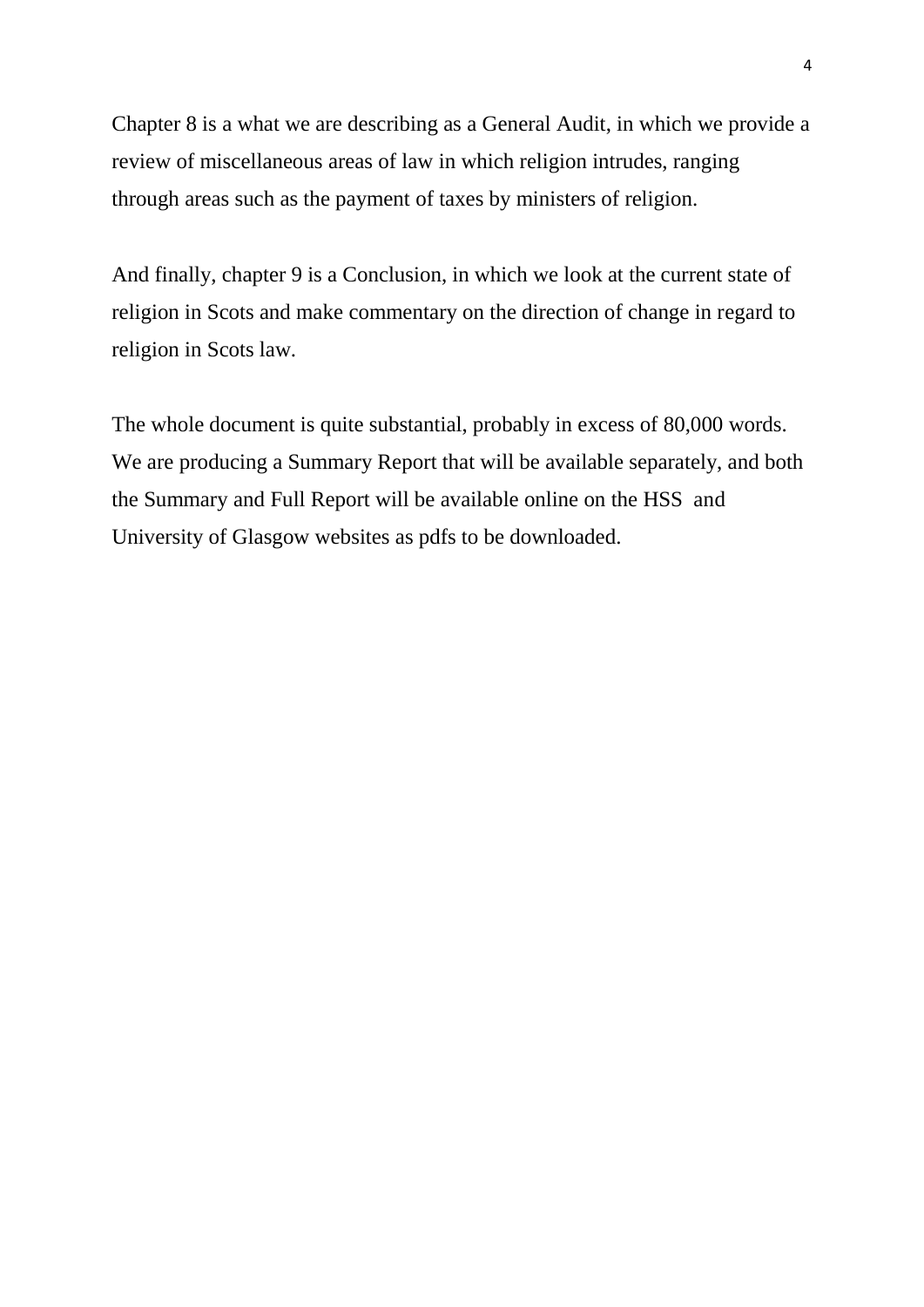## (b) Education and secularisation

What I shall do of the rest of my talk is explore the findings we have made iin regard to Education. This is an area which is of particular interest to the Society at present, and I have been requested to make this my subject today.

It is clear that education stands out rather distinctively in our survey results of religion in Scots law. For the most part, in all other areas of law, the general trend has been for some time towards the secularisation of law. By this I mean that in general, there has been a strong trend towards the diminution of church influence in law, including the claims of the Church of Scotland to a special form of sovereignty in the law of Scotland and indeed in the UK, and to have courts - church courts - which have rights over all citizens. More generally, religious restrictions upon the freedom of the individual have been either being repealed, modified or in some cases abandoned. In their stead, have come laws, often equality laws, which promulgate freedom for religious and ethnic minorities, provide safeguards for individual to avoid religious strictures, and weaken the general place of religion in Scots law. In addition, many laws have fallen into disuse, and indeed did so in some case in the late Victorian period. Now, there are exceptions to this generalisation ,and our report explores those. But it remains the case, that Scots law overall has been experiencing for at least a century and half the decline of religious influence in law.

The major exception to this is Education. Education is an area in which the influence of religion has changed its form, but has in many ways been increasing. As education has been secularising in some ways, the churches notably the Church of Scotland and the Roman Catholic Church, but extending in some regards to all Christian bodies - have been securing exemptions and safeguards for their former rights and privileges. The general effect of this has been, paradoxically, to increase the legislative protection for religion and church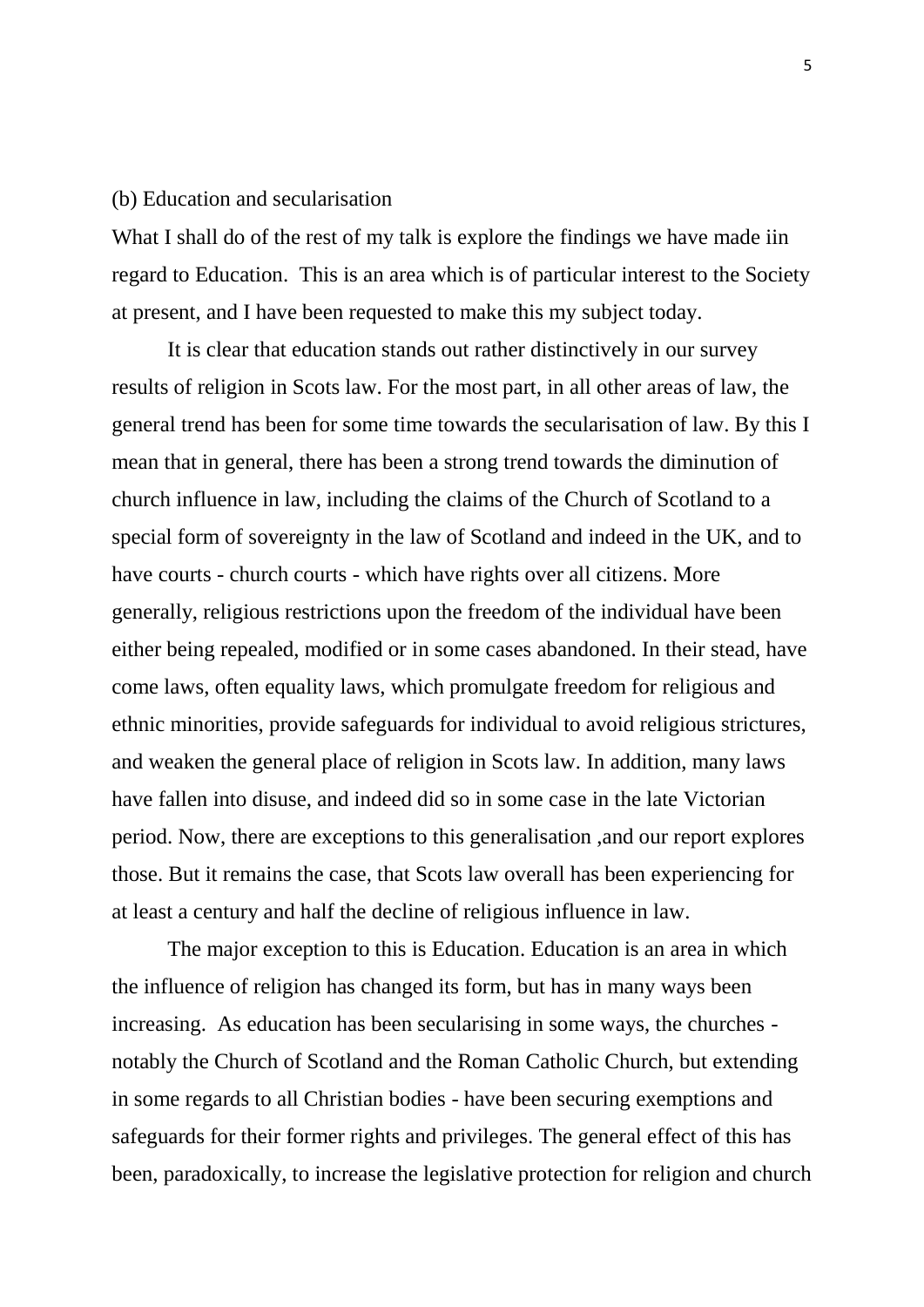interests in education. A recent excellent article by John Stevenson has demonstrated how this applies in the area of religious education in nondenominational schools. The author shows how the legislative framework for religious education was actually extremely thin when state schooling was created in 1872; the legislation was permissive on religious instruction, and the first attempt by the Church of Scotland to make religious instruction compulsory failed in 1918. But it became compulsory in 1945, in the Education Act of that year. The result of this was the universal adoption of unified RE curriculum in non-denominational schools designed by the churches and overseen by new regulations. In addition, church influence in the management of education by local authorities, which was abandoned in 1929, was given a new legislative framework only in 1973, and persists to this day. As I will show, this trend extends into legislation of 1931 which established a legal basis for Christian church influence (and only Christian) in the appointment of those who teach theology and divinity in Scottish universities. Thereby, this regularised the appointment and state financial subsidy of those teaching Christian theology. Other consequences arise which I shall come to.

Now, I must add an important caveat here. The firming up of the legislative arrangements governing Christian influence in the conduct of education in Scotland does not imply that the content of teaching in schools or universities has in some sense become more religious, or more militant, or more fundamentalist. Indeed, there has been considerable evidence for some decades that the teaching of religion in non-denominational schools and in university theology departments has been become strongly influenced by secularising trends, including teaching on multiple faiths, the liberalisation of theology, and more recently the discussion of nonbelief positions. Yes, there have been instances where conservative Christians have reputedly influence religious observance and teaching in schools; but instances of liberalisation and even the decay of religious observance abound, and have done so since the 1960s. So,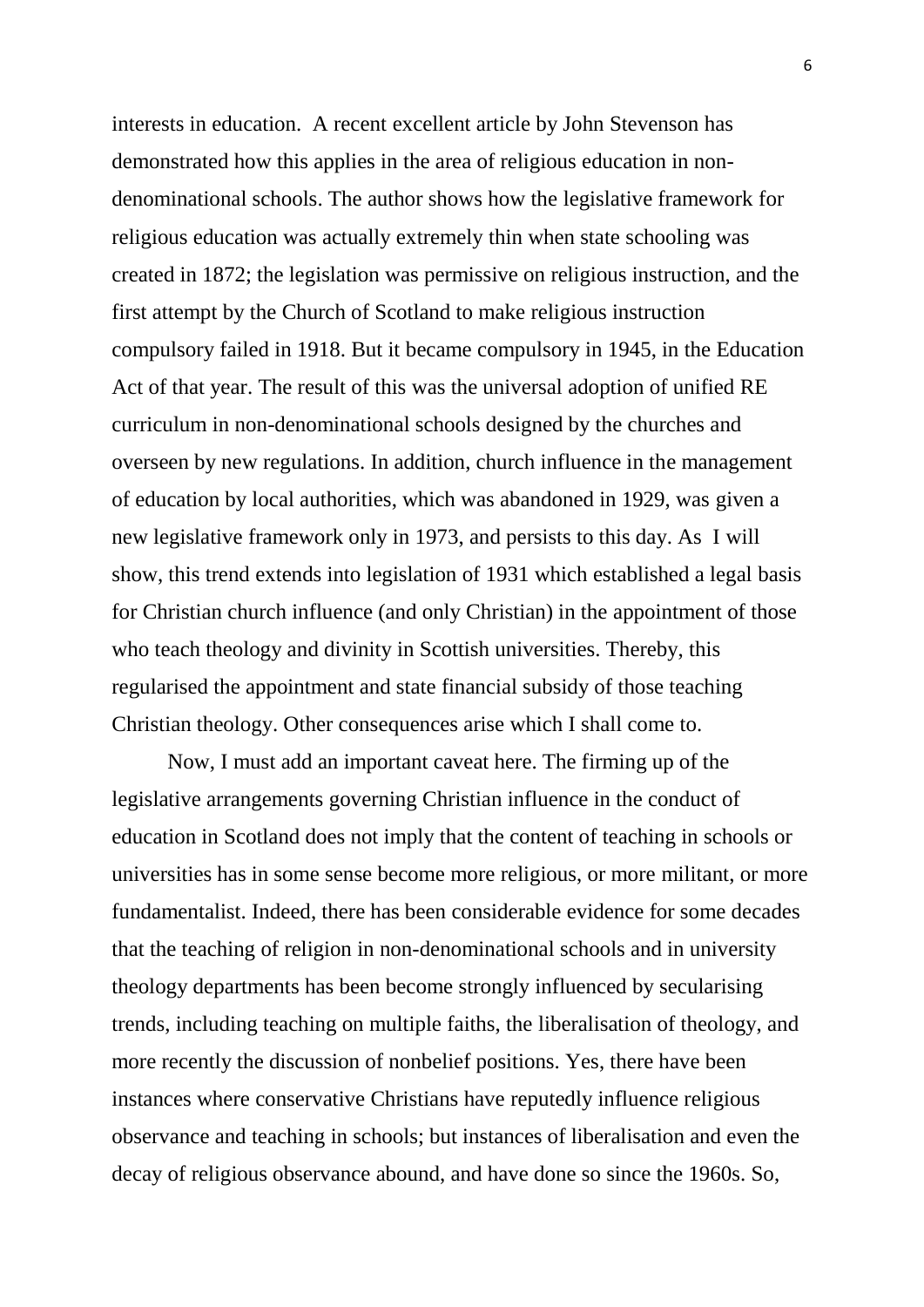what we concentrate on in this report, and me in this talk, is the legislative framework. This has been becoming stronger.

The national system of publicly funded Scottish state schools developed from the Reformation until 1872 through private or voluntary education provided by various religious bodies in Scotland, most notably by the Church of Scotland, the Free Church of Scotland, and the Roman Catholic Church, as well as by charities and by for-profit schools run by individuals. There were two principal phases in the development of the national system of public state schools: the nationalisation of most of the schools of the Church of Scotland and Free Church of Scotland following 1872; and the nationalisation of the schools of the Roman Catholic Church in the decade or so following 1918. These two principal phases have given rise to two distinct religious settlements in Scottish public education, which are designated by referring to the 1872 schools and their successors as 'non-denominational schools' and to the 1918 schools and their successors as 'denominational schools'.

Prior to the nationalisation of Presbyterian schools in 1872, the presbyteries or district courts of the Church of Scotland had enjoyed direct legal jurisdiction in approving and removing teachers from parish schools, and in inspecting such schools. This jurisdiction was abolished in 1872. Nevertheless, the historical influence of the Church and Scotland and Free Church of Scotland over religious observance and religious instruction in respect of nondenominational schools was in effect guaranteed from 1872 through a statutory acknowledgement of the ongoing validity of the 'custom', which became known in a much-used phrase of 'use and wont'. 'Custom' and use and wont, Thomas Green has argued, were subtly different, but in practice what they tended to do was to devolve control of religious instruction in schools to local administration - initially school boards and education authorities down to 1929, and thereafter local authorities. But in the twentieth century, and especially from the 1950s, it seems clear that the real power in determining religious instruction, or religious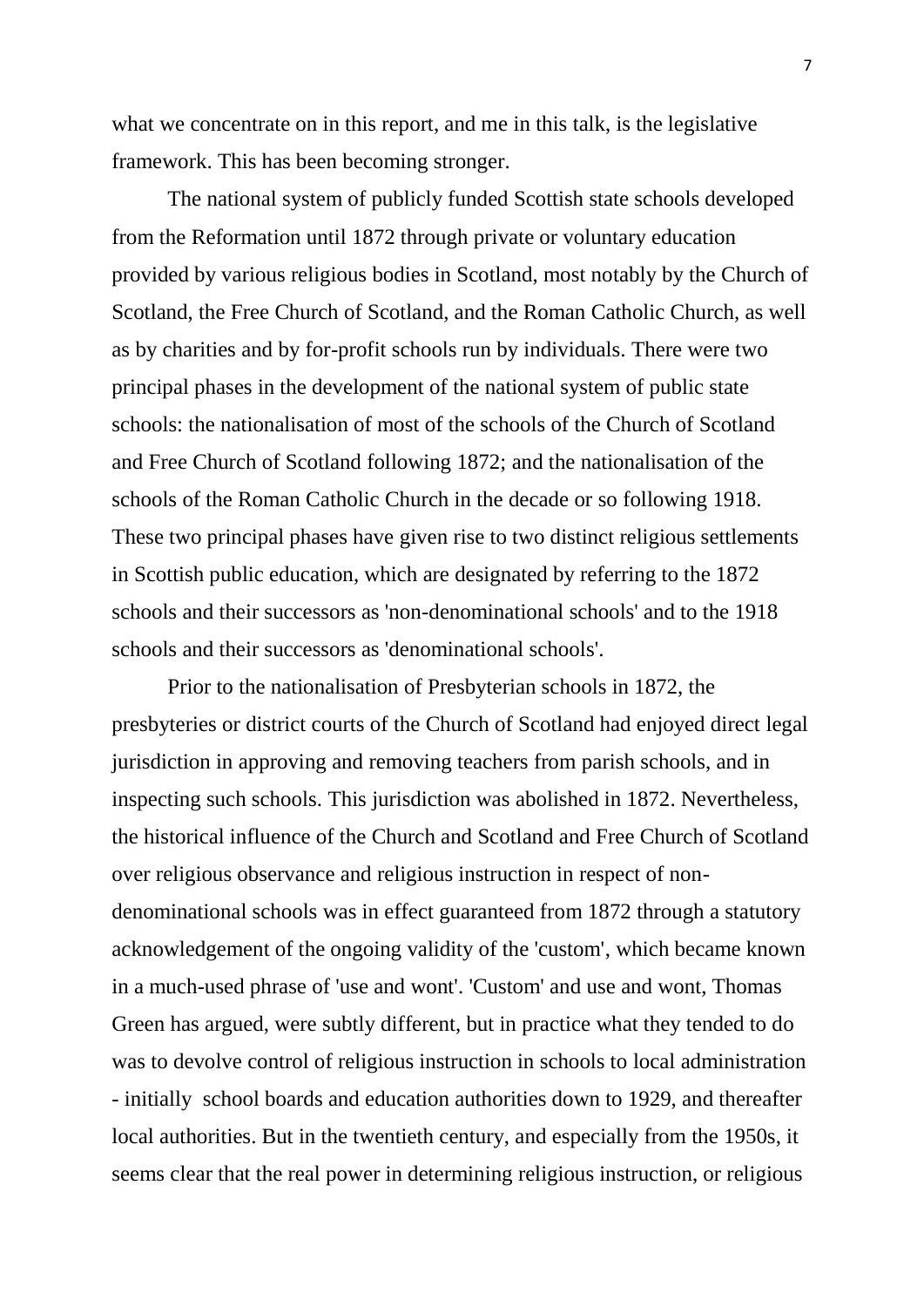education as it became know form the 1970s, was the head teacher. It is head teachers who have in the non-denominational schools held the greatest power over the nature of RE. This was facilitated, and is still facilitated, by the absence of clear legislative control of RE in schools. Custom was in no way defined in the 1872 or subsequent legislation.

Since the creation of non-denominational public schools in 1872, legislation has enshrined the earlier custom of Protestant church schools of allowing parents to withdraw their children from religious observance and religious instruction in such schools, through the statutory recognition of a 'conscience clause'. This right of withdrawal on the ground of conscience remains part of Scots law as per the Education (Scotland) Act 1980, and applies to both non-denominational and denominational schools. The exercise of this statutory right remains a matter for parents rather than pupils; this is an issue we look at in our full report, because it effectively denies rights to a school student, and notably those over 16 years of age. Scotland is alone in this approach – it reflects the fact that in European and international conventions etc it is the right of the parents to have their children educated in accordance with their beliefs which is protected. The fact that the right is given to the parents is also consistent with overall family  $law - i.e.$  that the parents have responsibilities (and rights) in respect of their children and that the default position is that children under 16 have no legal capacity. There are however various modifications of this – e.g. there is a provision in family law to the effect that children should be consulted by the parents in respect of any significant decisions affecting them. A key point is that this is not a simply legal issue to change – it is very much embedded within the whole legal framework of parent and child.

In 1945 the continued acknowledgement of the custom of provision of religious observance and instruction in non-denominational schools became a statutory obligation placed upon all Scottish education authorities to make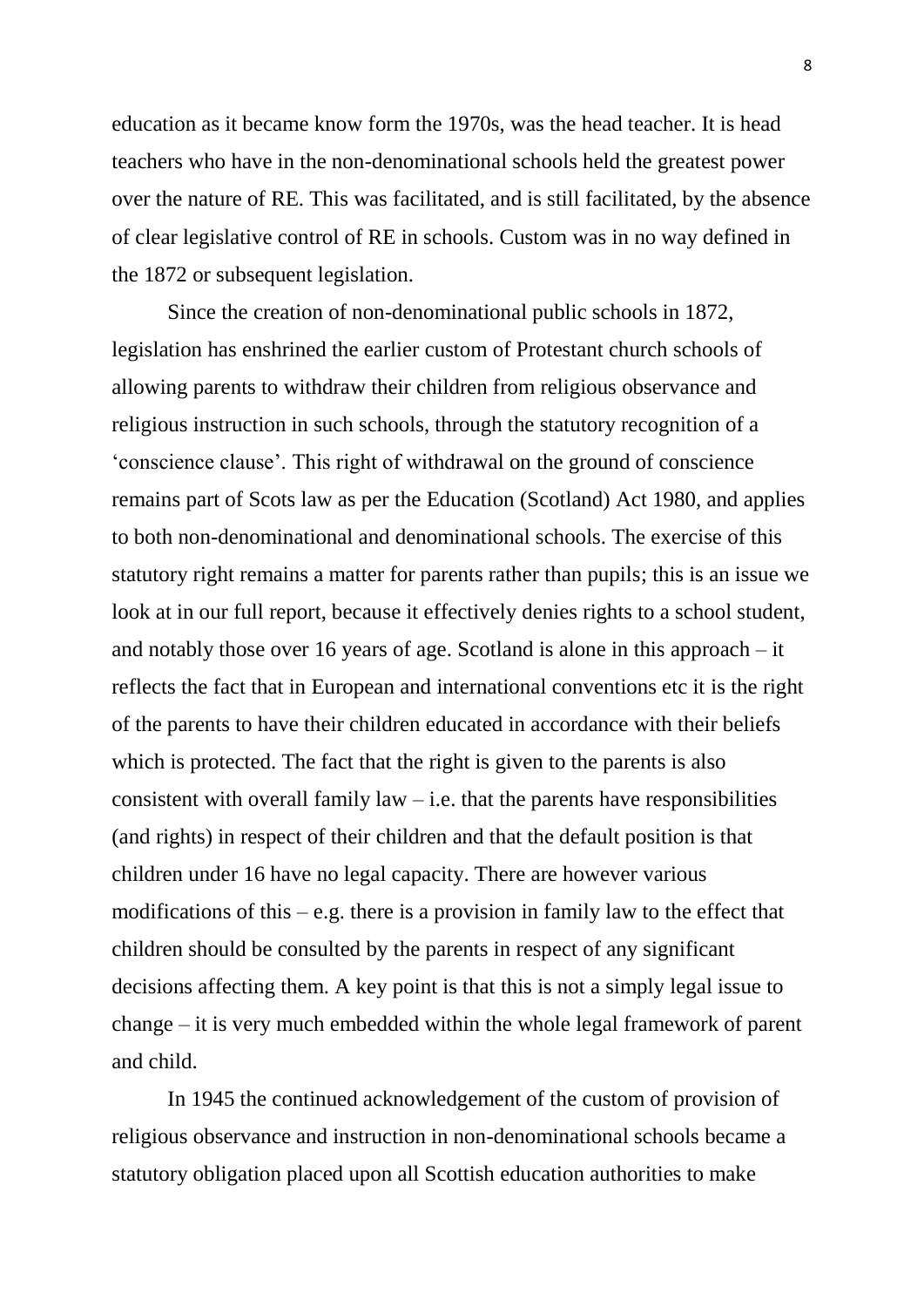provision for religious observance and instruction, which obligation, with a change in terminology to 'religious education' or 'religious and moral education' (RE or RME), remains part of Scots law. One point I should make here. From 1872 onwards, it has been a principle in non-denominational schools, as oversees by the Scottish Education Department, that RO and religious instruction should be separated in the timetable from other subjects. Thus, it is not permissible for RE to intrude into science classes. Of course, there are shades of grey in this area, and things may be clear cut in practice, especially in early years of primary schooling.

At the same time as the introduction of this statutory obligation, provision was also made for this obligation to be set aside in any given local authority if a majority of electors within a local authority vote in favour of discontinuation of this obligation, which provision remains part of Scots law; as far as is known, such a plebiscite has never been called, nor even considered, by a Scottish local authority. This may be something that might interest this Society. It might be for instance that a local authority area with low levels of religious adherence and practice, the lowest being the city of Aberdeen, might be one in which plebiscite might feasibly be instituted and even, possibly, passed.

While the provision of religious observance and RME in nondenominational schools is still a statutory obligation placed upon local authorities, the obligation to implement it, and the decision how it is implemented, is devolved in effect upon head teachers. Head teachers are at liberty to continue with the customs of the schools, or in reality to change custom if they find it prudent. They have control for example over the appointment or not of chaplains, the content of religious observance, and the content of the RME curricula. Chaplains are not expressly mentioned in statutory provisions. Nevertheless, as local customs have altered with time, some local authorities have begun to issue more detailed guidance concerning the appointment and role of chaplains in non-denominational schools.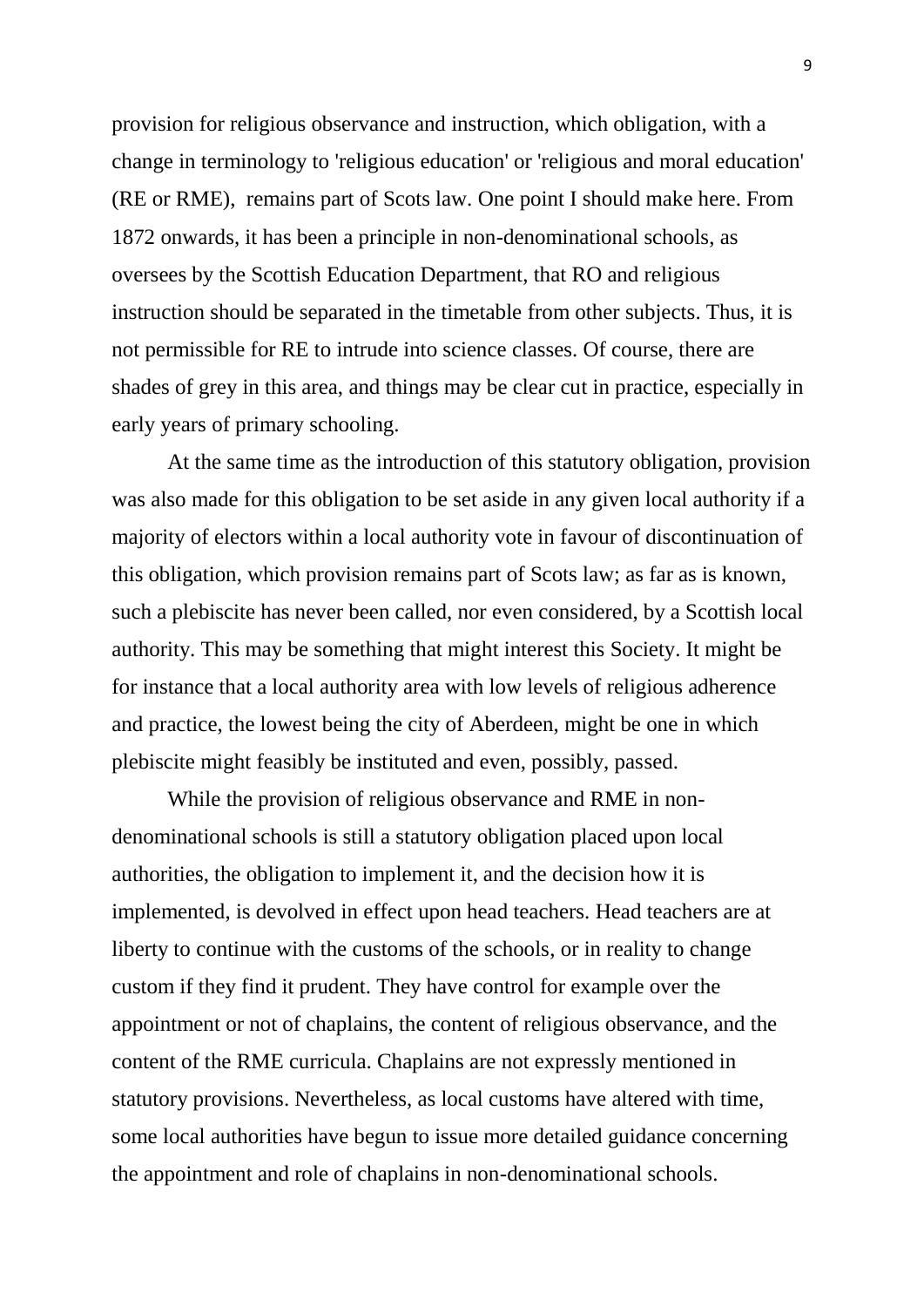Religious observance and RME are not matters left solely to the discretion of head teachers. The Scottish government regularly provides guidance in respect of religious observance and RME, and local authorities are also supposed to provide guidance to head teachers in such matters, though this varies considerably in practice between local authorities, with the recent guidelines on chaplains adopted by South Lanarkshire Council being widely accepted as an example of best practice in this area. However, your Society may well take a different view, especially as School Chaplains, unlike prison or hospital chaplains, are nowhere mentioned in legislation.

Many of you will know to Scottish Government guidance on Religious observance and RME. Religious observance is expected to occur in nondenominational schools at least six times a year; what RO is has wide interpretations in Scottish government advice, and has in practice been if anything even wider since the 1960s. It need not include acts of worship, need not have reference to Christianity nor any religion, and is largely a matter for head teachers, although they are encouraged by some local authorities to establish Religious Observance Planning Groups religious parental and pupil representatives. Again, South Lanarkshire Council is often referred to as having one of the best policies in this area.

The discretion given to head teachers leads not only to chaplains being appointed, but links created with other belief or occasionally nonbelief bodies. Over the decades, this has led to widespread access of organisations such as the Scripture Union to schools, notably primary schools, where they have certainly in the past conducted worship. While chaplains are appointed at the discretion of head teachers, at least some local authorities exercise a supervisory jurisdiction over such appointments.

Notwithstanding what happens in practice, the ongoing influence of individual denominations in non-denominational schools was not explicitly guaranteed by statute between 1872 and 1973. Then it changed. In the Local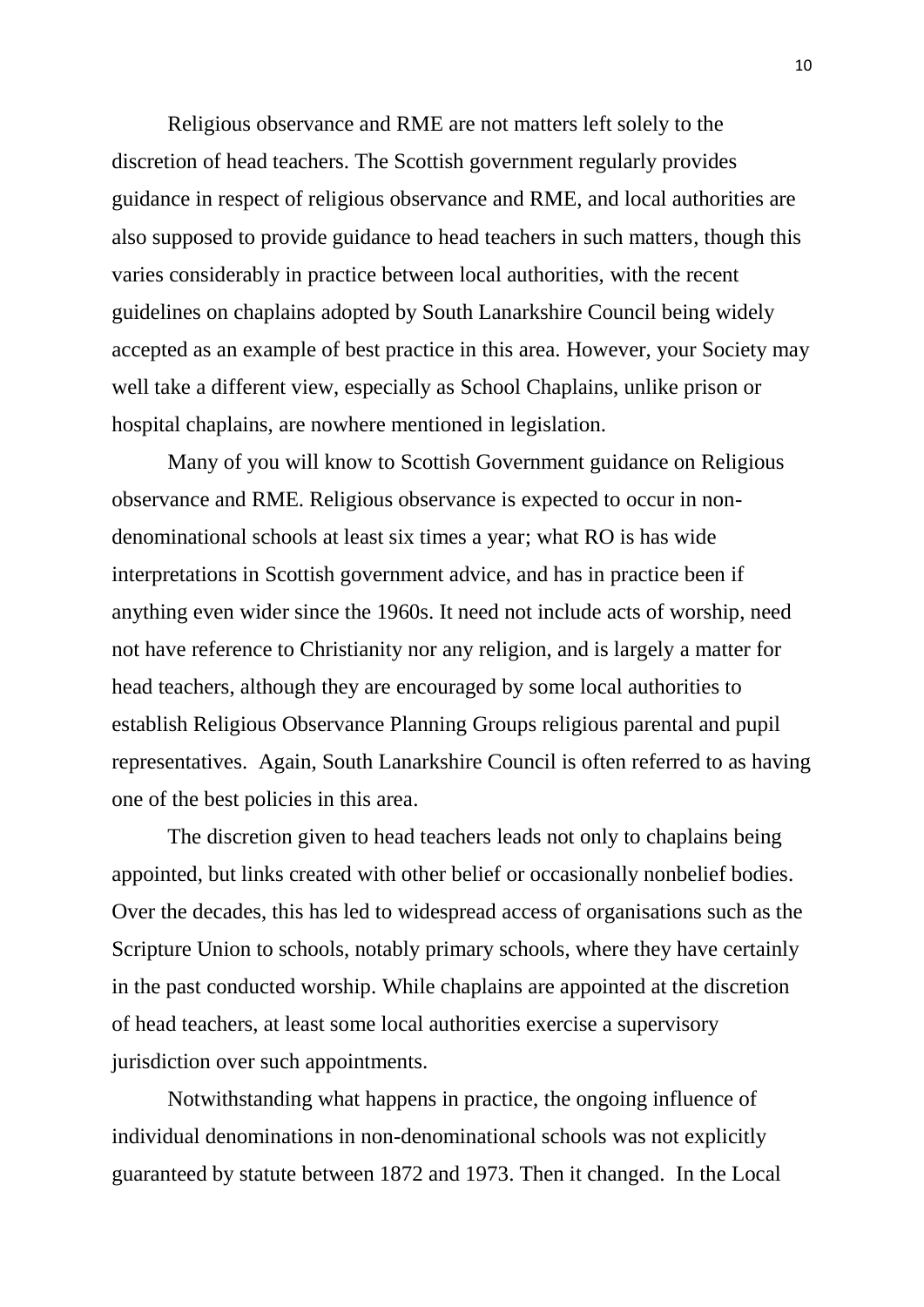Government Act of that year, three places on each local authority education committee in Scotland were reserved on for the Church of Scotland in procedures controlled by the General Assembly, one for the Roman Catholic Church in all education committees saving those in the Northern and Western Isles, appointments are made by the Hierarchy of the Catholic Church in Scotland, and the remaining place assigned to other denominations or churches according to their comparative strength within any given local authority region.

I don't intend to spend too much time on the advent from 1918 of Roman Catholic Church denominational schools, fully funded by the state, but leaving considerable powers to the Catholic Church. The catholic Church has powers over the religious ethos of the schools, the content of religious education, the admissions policy for pupils, the appointment of teachers, and can demand evidence on religious condition of applicants. This is one area of school management which has special exemption from equal opportunities legislation.

However, I want to highly some elements of the arrangements of denominational schools which are less well known.

The terms of the 1918 nationalisation of Catholic schools and its successor legislation was framed in neutral statutory language, with the result that any denomination or religious body in Scotland may potentially have a denominational school or schools carried on in their interests by a local authority. At present there are 370 denominational schools in Scotland, of which 366 are Catholic, 3 Episcopalian, and 1 Jewish. So, the creation and discontinuation of denominational schools are a matter for local authorities, although their proceedings in such matters are closely governed by regulations currently set out in the Education (Scotland) Act 1980. Any denomination or religious body may petition a local authority to the effect that it establish and carry on a denominational school in the interests of the petitioning body. A local authority may discontinue any denominational school, either by closing it or converting it into a non-denominational school, although this must follow upon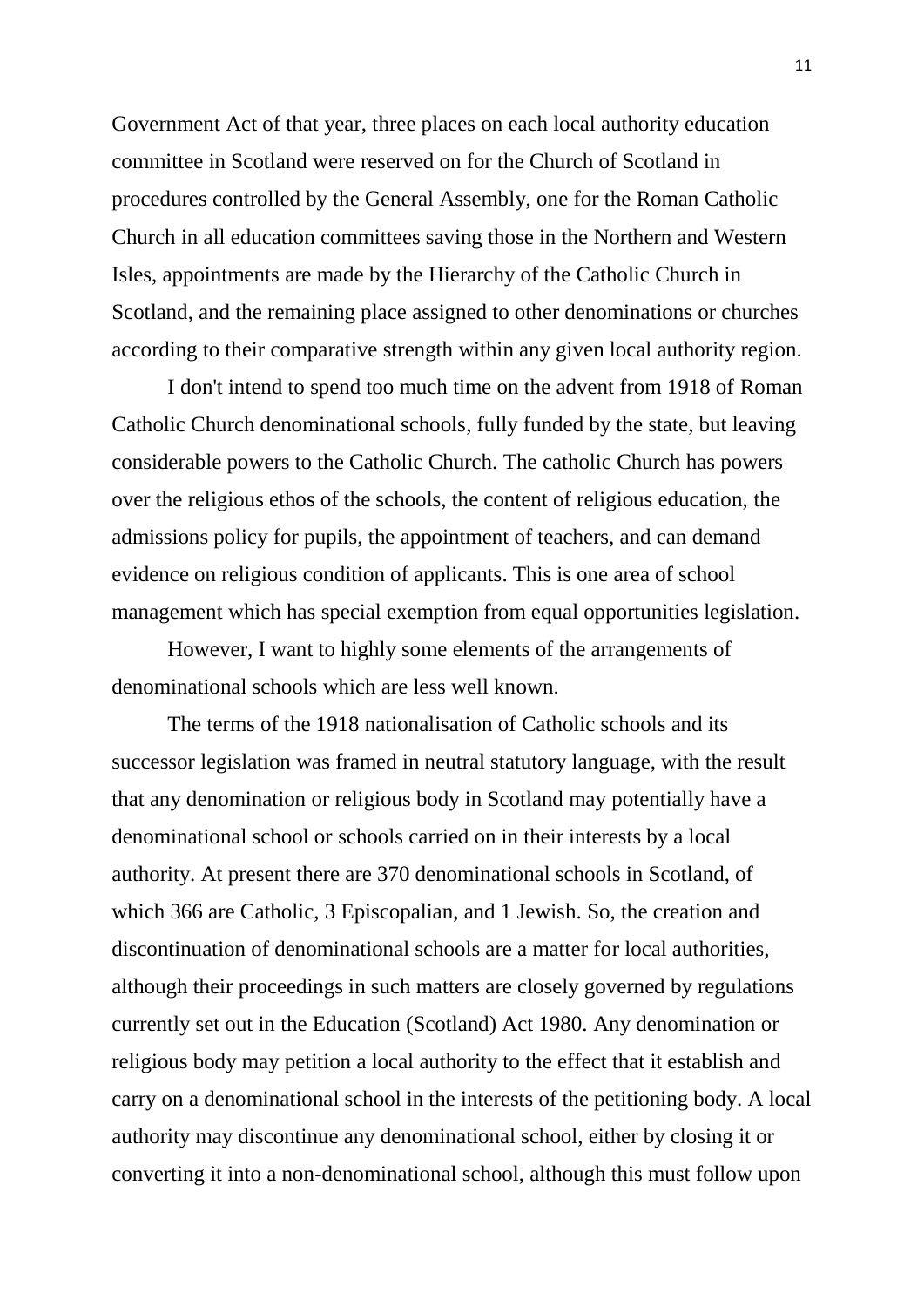a public consultation, and government consent, and may be reviewed by the Court of Session.

At present, the regulations governing the creation of new denominational schools makes no provision for belief bodies, which now in law covers those like Humanists which not religious. To our knowledge, no belief body has petitioned a local authority for a school. Nevertheless, it is unlikely that a local authority would reject a petition from a belief body in such a case on the ground that the petitioning body was not a denomination or religious body. This is because both Scots marriage law and Scots charity law holds belief bodies and non-religious forms of belief to be directly analogous with and equal to religious bodies and religious belief. Thus, we are of the view that a good case can be made under existing legislation for a nonbelief body, such as a society of humanists, especially one recognised in other spheres as a belief body, to have a school fully funded by the state. It is likely that the grounds to be made for this would be that there are sufficient numbers of parents wanting to send their children to such a school. I don't know of the HSS has been aware of this legislative position, or considered the prospects of conducting a school or schools paid for by taxation. It might be seen by some as an interesting prospect, though it may have its detractors for strategic reasons in regard to the fragmentation of Scottish schools into belief components.

Some general points now. Admissions policies may not discriminate directly against, but may discriminate in favour of, potential pupils on the basis of religious belief. Favouring potential pupils from a particular religious background in an admissions policy is not prohibited by UK equality law. We deal with rights legislation elsewhere in our larger report.

The General Teaching Council of Scotland, which governs registration of teachers, must contain as members one individual nominated by the Church and Society Council of the General Assembly of the Church of Scotland, and one individual nominated by the Scottish Hierarchy of the Roman Catholic Church.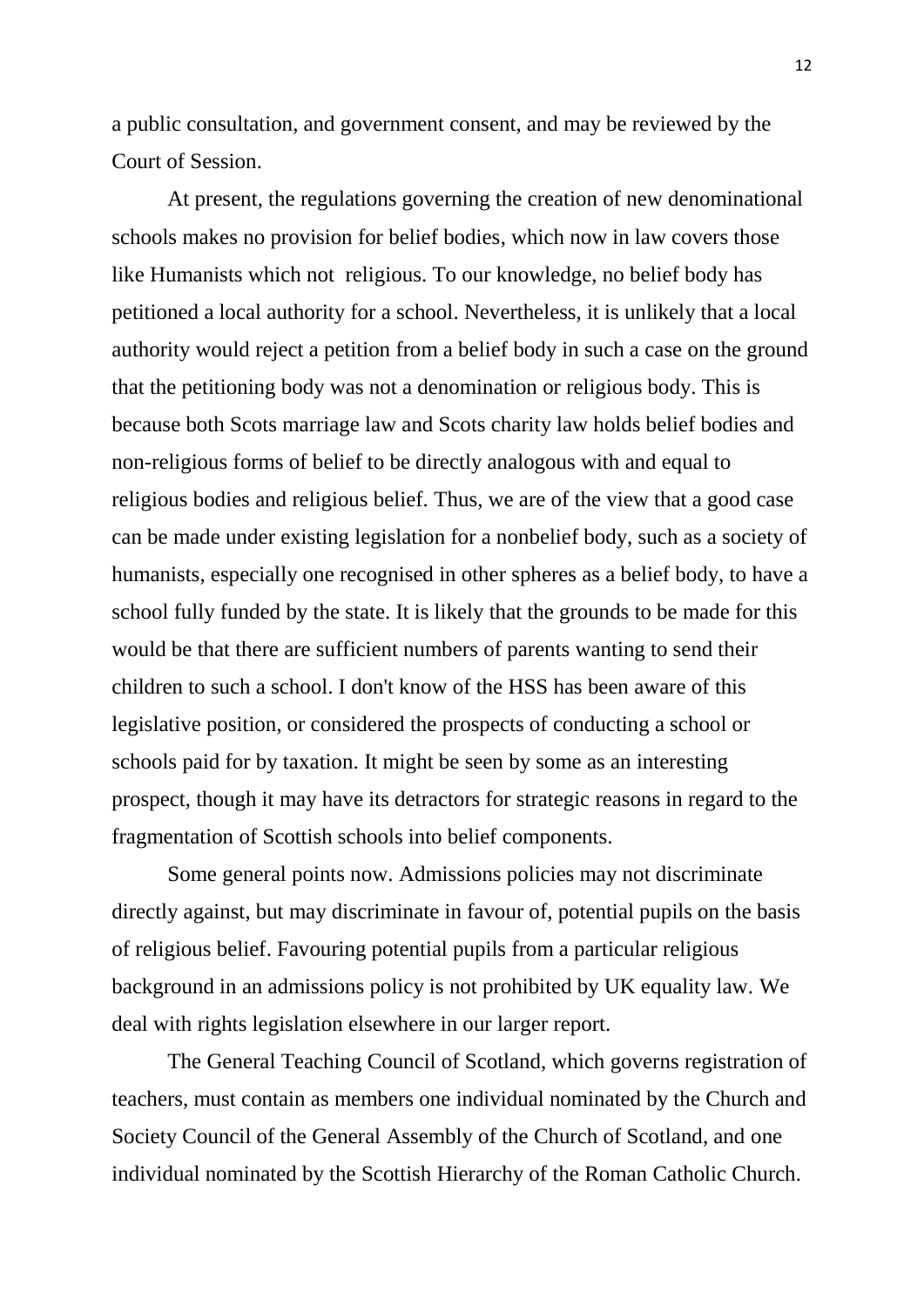Briefly I need to identify other education organisations established by legislation in which religious issues and churches intrude. Firstly, in denominational schools, at least one member of a school's Parental Council and of Combined Parent Councils must be nominated by the church or denominational body in whose interest the school is conducted. Secondly, since 1931 Scottish Universities are free to enter into agreements with any Christian church or Association of Christians whereby people may be admitted to a chair of theology or divinity . They have done so ever since in relation to the appointment of professors of theology or divinity. This in effect permits the Church of Scotland to be part of the appointments panel for chairs in Theology. It seems that this may de facto permit the likelihood of appointing only Christians or Christian of a particular creed or tradition. In addition, specific chairs at Aberdeen and St Andrews Universities permit special roles for the Church of Scotland.

Thirdly, particular provisions have existed, and may seem to exist, as to the religious belief and character of lecturers appointed to the Glasgow Roman Catholic teacher training college, formerly known as St Andrews College of Education, which is now subsumed in the School of Education at the University of Glasgow. It is unclear whether such provisions can in effect continue to apply under recent equality and rights legislation.

### **Conclusion**

In this way, education has in many ways bucked the trend in the general secularisation of legislation in Scotland since the 19th century. The church of Scotland has had its powers effectively reduced in virtually all areas of influence, except education. Marriage law has seen huge change, with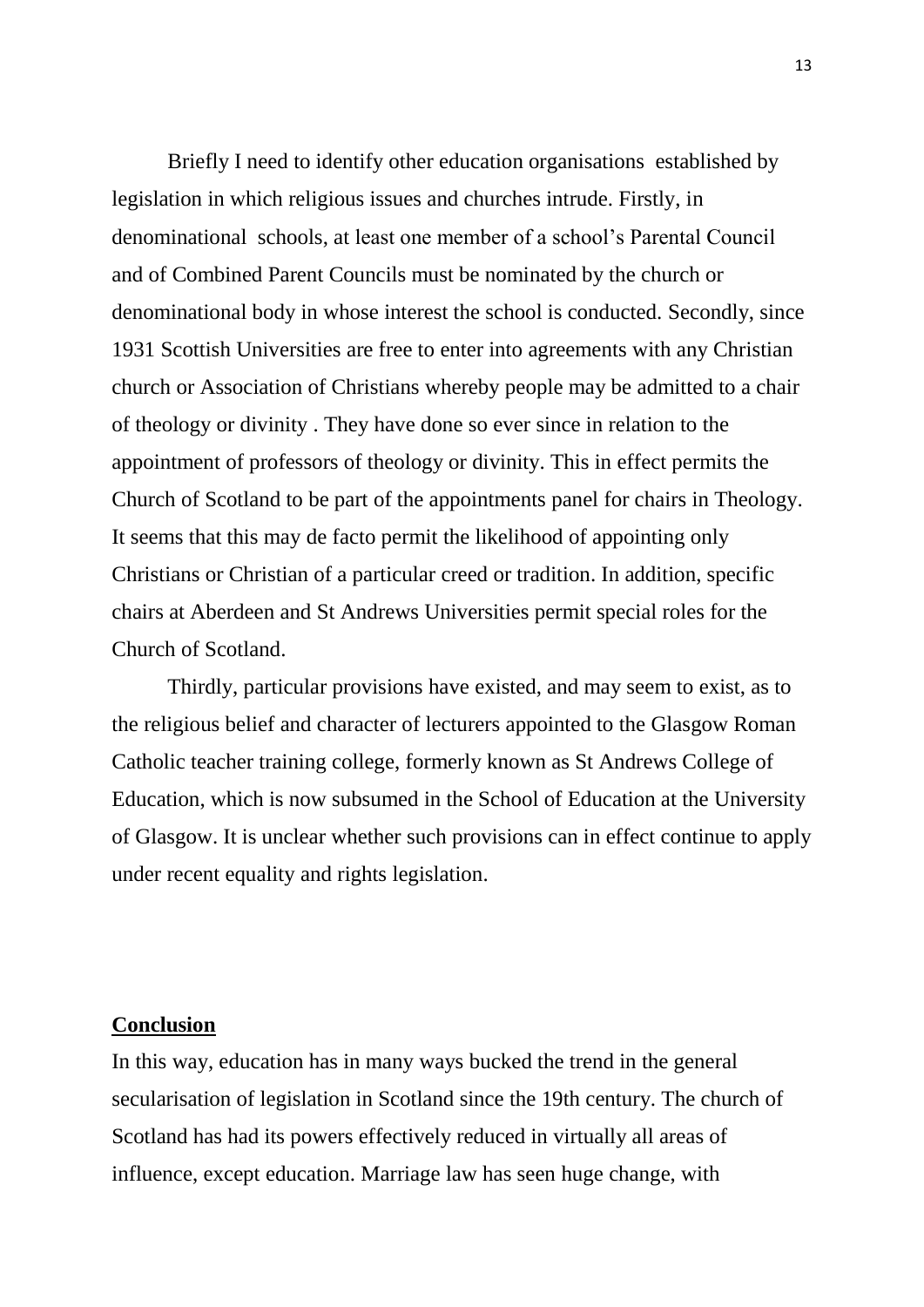diminishing public recourse to religious marriage, the opening up of civil marriage from 1940, Humanist marriage from 2005, and same-sex marriage from 2014. These changes were made with great opposition from the churches, and must be seen as undermining especially the authority of the Church of Scotland. Meanwhile, religious rights have been extended to minority religions and detracting from the monopoly rights enjoyed by the Church of Scotland or by Christians in certain areas of civil life. The Christian Sabbath has been shorn of most of its power, largely it must be seen because in Scotland presbyterians neglected to pass laws forcing closure of shops in the way Christina churches did in England and Wales, but also because of weakening resolve to use permissive legislation to ban sports or other activities on Sundays. Meanwhile, hate speech, including religious hate speech, has been outlawed in Scotland, and this should include protection fro, hate speech directed at nonbelief bodies such as Humanists. Religious influence does remain in other parts of Scottish life, and we detail that in our full report. But, in the main, where there is privileged position for churches or the Christian religion in law, it is not increasing.

Except in education. In education, the story of the last 140 years has been a move from permissive, devolved attitudes to religious observance, religious education and church schools towards increasing control and regulation, with RME and RO becoming compulsory inclusions in the school timetable, and with church participation in the governance of local authority schools and education instituted in 1973 exactly 100 years after it was, in the main, abandoned. Why that happened in 1973 is unclear. As an historian I am interested in this issue, and hope to put a student to work researching that. We still have theology and divinity taught in the older Scottish universities of St Andrews, Glasgow, Aberdeen and Edinburgh with posts given special status, aside from the impact of other aspects of employment law. At the same time, there is religious adaptation going on. One I should mention is the recently